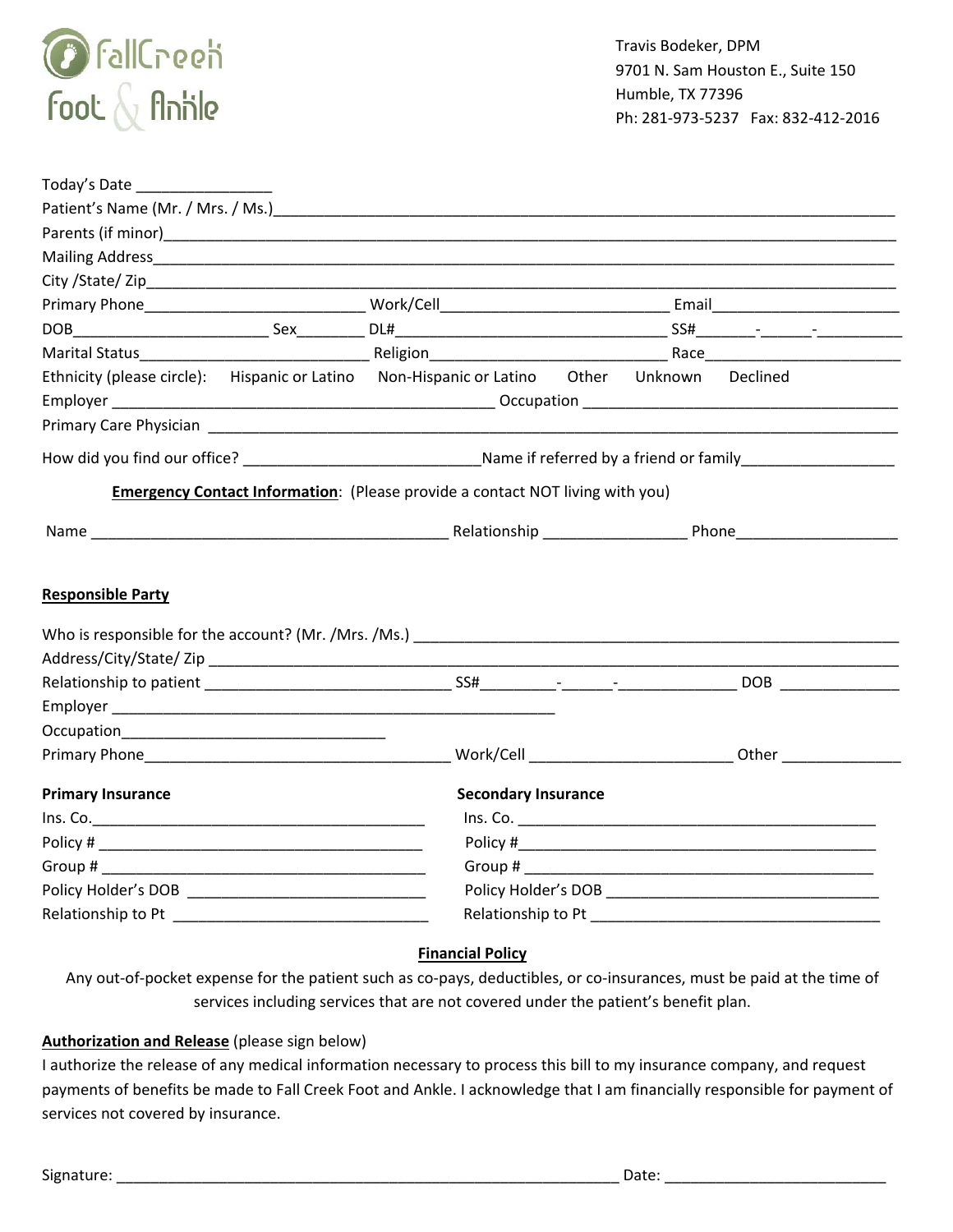

## **Office and Financial Policies**

Welcome and thank you for choosing Fall Creek Foot and Ankle for your medical care. We are committed to providing you with the highest quality medical care in an efficient and cost-effective manner. We hope that by providing you with our policies in advance we can prevent any misunderstanding or frustration at the time of your visit.

Initials:\_\_\_\_\_\_ **Insurance**: The patient is responsible for knowing their insurance benefits including their deductible and out‐ of‐pocket expense. Copay, Deductibles and patient's financial portion including any balance will be collected at the time of service. You may be asked to reschedule your appointment for non‐payment.We will gladly file your insurance claim on your behalf. We will not be involved in disputes between you and your insurance company regarding coverage and/or policy benefits. You are responsible for the timely payment on your account.

Initials:\_\_\_\_\_\_ **Cancellations:** Please call our office 24 hours in advance if you are unable to keep a scheduled appointment. If you do not cancel within 24 hours, you may be charged a No Show Fee of \$50.

Initials:\_\_\_\_\_\_ **Referrals:** Patients with an **HMO** policy need referrals to see any specialist. You may be required to go back to your primary care physician to obtain a referral for a specialist that we want you to see. This is an HMO guideline that we have no control of.

Initials:\_\_\_\_\_\_ **Patient Balances:** Please be prepared to pay the current visits as well as any past balances on your account. Copay, Deductible, Out‐of‐pocket expense and non‐covered services will required at the time of service. For your convenience we take cash, check and credit cards.

Initials:\_\_\_\_\_\_ **Late Arrivals:** We do our best to have less patient wait time but when a patient arrives late, it is impossible to stay on schedule. If you arrive 15 minutes late you may be asked to reschedule your appointment to keep our schedule on time.

Initials:\_\_\_\_\_\_ **Dishonored Checks:** A \$30 Return Check Fee will be assessed on all dishonored checks. If you have 2 dishonored checks on file, check payment will no longer be a payment option for you but will gladly accept cash or credit card payments on your future visits.

Initials:\_\_\_\_\_\_ **Collections:** You will be receiving at least 3 statements from our office for balances owed. Please ensure to make payment arrangements, if necessary, to keep your account current. If your address changes it is your responsibility to inform our office to update our records. Otherwise, your account will be turned over to collections when it is returned as a bad address. When your account is already in collections, you **may not** be seen until the account is paid in full at the collection agency.

Initials: **Prescriptions:** It is the patient's responsibility to call the pharmacy 5 days prior to running out of medication. **Refills may take 2 – 4 business days to be refilled.**

I have read, understand and agree to the above office and Financial/Office policies. I hereby attest that I have given and agree to provide current demographics and insurance information and authorize release of information necessary for insurance filing and pre‐certification by signing this statement.

| Patient name: | DOB:  |
|---------------|-------|
|               |       |
| Signature:    | Date: |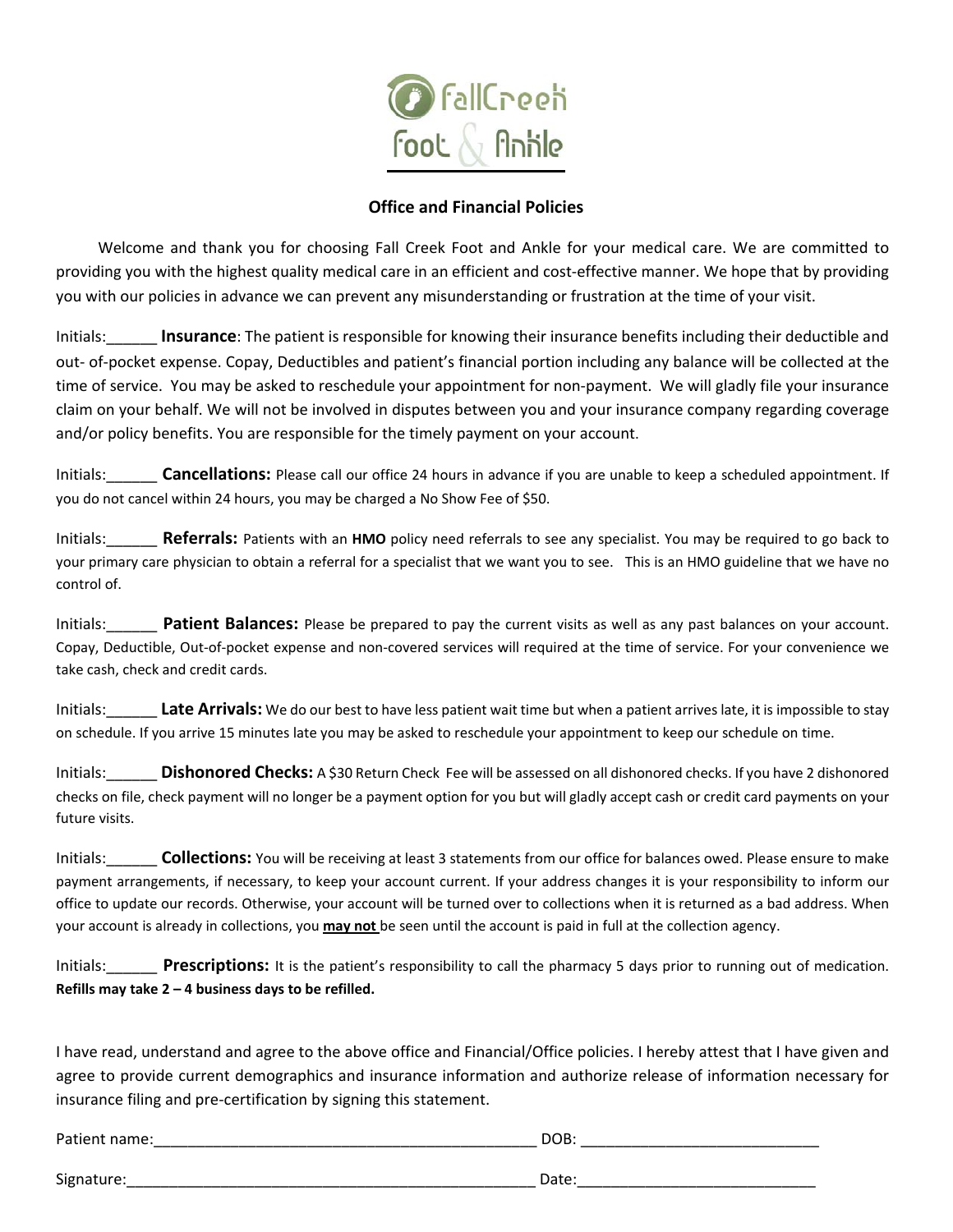

Travis Bodeker, DPM 9701 N. Sam Houston Parkway E., Suite 150 Humble, TX 77396 Ph: 281‐973‐5237 Fax: 832‐412‐2016

| <b>Patient Questionnaire</b>                                                                                        |                                                                                                                                                                                   |                                                                                                                                                                                   |                                                                                                                                                                                   |  |
|---------------------------------------------------------------------------------------------------------------------|-----------------------------------------------------------------------------------------------------------------------------------------------------------------------------------|-----------------------------------------------------------------------------------------------------------------------------------------------------------------------------------|-----------------------------------------------------------------------------------------------------------------------------------------------------------------------------------|--|
|                                                                                                                     |                                                                                                                                                                                   |                                                                                                                                                                                   |                                                                                                                                                                                   |  |
| <b>MEDICATION ALLERGIES</b>                                                                                         | <b>HEALTH CARE PROVIDERS (Please all)</b><br>□ Primary care physician : ___________________                                                                                       |                                                                                                                                                                                   |                                                                                                                                                                                   |  |
| <b>MEDICATIONS</b> (prescription and over the counter)                                                              |                                                                                                                                                                                   | □ Specialty : ____________ Name : __________                                                                                                                                      |                                                                                                                                                                                   |  |
|                                                                                                                     | □ Specialty : ____________ Name : __________<br>□ Specialty : ____________ Name : __________                                                                                      |                                                                                                                                                                                   |                                                                                                                                                                                   |  |
|                                                                                                                     |                                                                                                                                                                                   | □ Specialty : _____________ Name : __________                                                                                                                                     |                                                                                                                                                                                   |  |
|                                                                                                                     |                                                                                                                                                                                   |                                                                                                                                                                                   |                                                                                                                                                                                   |  |
| <b>REASON FOR VISIT TODAY</b>                                                                                       | <b>REVIEW OF SYSTEMS - Check all that apply</b>                                                                                                                                   |                                                                                                                                                                                   |                                                                                                                                                                                   |  |
|                                                                                                                     | <b>SKIN</b>                                                                                                                                                                       | <b>HEAD/NECK</b>                                                                                                                                                                  | <b>GASTROINTESTINAL</b>                                                                                                                                                           |  |
|                                                                                                                     | $\Box$ - Normal                                                                                                                                                                   | $\square$ - Normal                                                                                                                                                                | $\square$ - Normal                                                                                                                                                                |  |
| <b>PODIATRY HISTORY</b>                                                                                             | $\Box$ Abnormal scarring                                                                                                                                                          | □ Vision impairment                                                                                                                                                               | $\Box$ Ulcers                                                                                                                                                                     |  |
| $\Box$ Heel pain/arch pain<br>$\Box$ Ankle pain                                                                     | $\Box$ Poor healing                                                                                                                                                               | □ Contacts / Glasses                                                                                                                                                              | $\Box$ Reflux                                                                                                                                                                     |  |
| $\Box$ Rash on foot<br>$\Box$ Bunion pain                                                                           | $\Box$ Plastic surgery                                                                                                                                                            | $\Box$ Hearing aid                                                                                                                                                                | □ Liver Damage                                                                                                                                                                    |  |
| $\Box$ Flat feet<br>$\Box$ Painful corns                                                                            | □ Radiation                                                                                                                                                                       | □ Dentures                                                                                                                                                                        |                                                                                                                                                                                   |  |
| $\Box$ Numbness or tingling in feet $\Box$ Itching of feet                                                          | $\Box$                                                                                                                                                                            | $\Box$ and the set of $\Box$ and $\Box$ and $\Box$                                                                                                                                |                                                                                                                                                                                   |  |
| $\Box$ Circulation<br>$\Box$ Trauma or injury                                                                       |                                                                                                                                                                                   |                                                                                                                                                                                   | <b>INFECTION</b>                                                                                                                                                                  |  |
| $\Box$ Warts (top/bottom of foot)<br>$\Box$ New exercise<br>$\Box$ Hammertoes - curled toes<br>$\Box$ Shooting pain | <b>CONSTITUTIONAL</b>                                                                                                                                                             | <b>CARDIOVASCULAR</b>                                                                                                                                                             | $\square$ - Normal                                                                                                                                                                |  |
| $\Box$ Ability to sleep due<br>in feet & lower legs                                                                 | $\square$ - Normal                                                                                                                                                                | $\square$ - Normal                                                                                                                                                                | □ - Staph/MRSA/VRE                                                                                                                                                                |  |
| to foot pain                                                                                                        | $\square$ Fever                                                                                                                                                                   | $\Box$ Pacemaker                                                                                                                                                                  | $\square$ – HIV                                                                                                                                                                   |  |
| $\Box$ Other pain/discomfort:                                                                                       | $\Box$ Weight loss                                                                                                                                                                | $\Box$ Defibrillator                                                                                                                                                              | $\square$ - Hepatitis                                                                                                                                                             |  |
|                                                                                                                     | $\square$ Loss of appetite                                                                                                                                                        | □ Artificial heart valve                                                                                                                                                          | $\Box$ Immunosuppression                                                                                                                                                          |  |
|                                                                                                                     | $\begin{tabular}{ c c c c } \hline \quad \quad & \quad \quad & \quad \quad & \quad \quad \\ \hline \quad \quad & \quad \quad & \quad \quad & \quad \quad \\ \hline \end{tabular}$ | □ Heart Murmur                                                                                                                                                                    | $\square$ Need to take                                                                                                                                                            |  |
| <b>SOCIAL HISTORY</b>                                                                                               |                                                                                                                                                                                   | $\Box$ Hypertension                                                                                                                                                               | Antibiotics before                                                                                                                                                                |  |
|                                                                                                                     | <b>NEURLOGIC</b>                                                                                                                                                                  | $\Box$ Heart attack                                                                                                                                                               | dental procedure                                                                                                                                                                  |  |
| Yes No<br>· Do you smoke?                                                                                           | $\square$ - Normal                                                                                                                                                                | $\Box$ and $\Box$ and $\Box$ and $\Box$                                                                                                                                           |                                                                                                                                                                                   |  |
| If yes, quantity per day: _____________                                                                             |                                                                                                                                                                                   |                                                                                                                                                                                   | $\Box$ and $\Box$ and $\Box$ and $\Box$ and $\Box$                                                                                                                                |  |
| • Do you drink alcohol?<br>Yes No                                                                                   | $\square$ - Stroke                                                                                                                                                                |                                                                                                                                                                                   |                                                                                                                                                                                   |  |
| If yes, quantity per week: ____________                                                                             | $\square$ - Seizure                                                                                                                                                               | <b>RESPIRATORY</b>                                                                                                                                                                | <b>ENDOCRINE</b>                                                                                                                                                                  |  |
|                                                                                                                     |                                                                                                                                                                                   | $\square$ - Normal                                                                                                                                                                | $\square$ - Normal                                                                                                                                                                |  |
|                                                                                                                     |                                                                                                                                                                                   | $\square$ Sleep apnea                                                                                                                                                             | $\square$ - Diabetes                                                                                                                                                              |  |
| <b>HOSPITALIZATIONS</b>                                                                                             | <b>PSYCHIATRIC</b>                                                                                                                                                                | $\Box$                                                                                                                                                                            | $\Box$ Kidney disease                                                                                                                                                             |  |
|                                                                                                                     | $\square$ - Normal                                                                                                                                                                |                                                                                                                                                                                   | $\Box$                                                                                                                                                                            |  |
| <u> 1989 - Johann Barbara, martin amerikan personal (</u>                                                           | $\square$ Depression                                                                                                                                                              | <b>HEME /LYMPH</b>                                                                                                                                                                | MUSCULOSKELETAL                                                                                                                                                                   |  |
| <b>MAJOR ILLNESSES/SURGERIES</b>                                                                                    | $\Box$ Anxiety                                                                                                                                                                    | $\square$ - Normal                                                                                                                                                                | $\square$ - Normal                                                                                                                                                                |  |
| □ None □ List: ________________________________                                                                     |                                                                                                                                                                                   | $\Box$ Anemia                                                                                                                                                                     | $\Box$ Artificial joints in                                                                                                                                                       |  |
|                                                                                                                     |                                                                                                                                                                                   | $\square$ Bleeding problems                                                                                                                                                       | last 2 years                                                                                                                                                                      |  |
|                                                                                                                     |                                                                                                                                                                                   | $\begin{tabular}{ c c c c } \hline \quad \quad & \quad \quad & \quad \quad & \quad \quad \\ \hline \quad \quad & \quad \quad & \quad \quad & \quad \quad \\ \hline \end{tabular}$ | $\begin{tabular}{ c c c c } \hline \quad \quad & \quad \quad & \quad \quad & \quad \quad \\ \hline \quad \quad & \quad \quad & \quad \quad & \quad \quad \\ \hline \end{tabular}$ |  |
|                                                                                                                     |                                                                                                                                                                                   |                                                                                                                                                                                   |                                                                                                                                                                                   |  |

Are you pregnant/planning to be pregnancy/fertility treatments? Y / N \_\_\_\_\_\_\_\_\_\_\_\_\_\_\_\_\_\_\_\_\_\_\_\_\_\_\_\_\_\_\_\_\_\_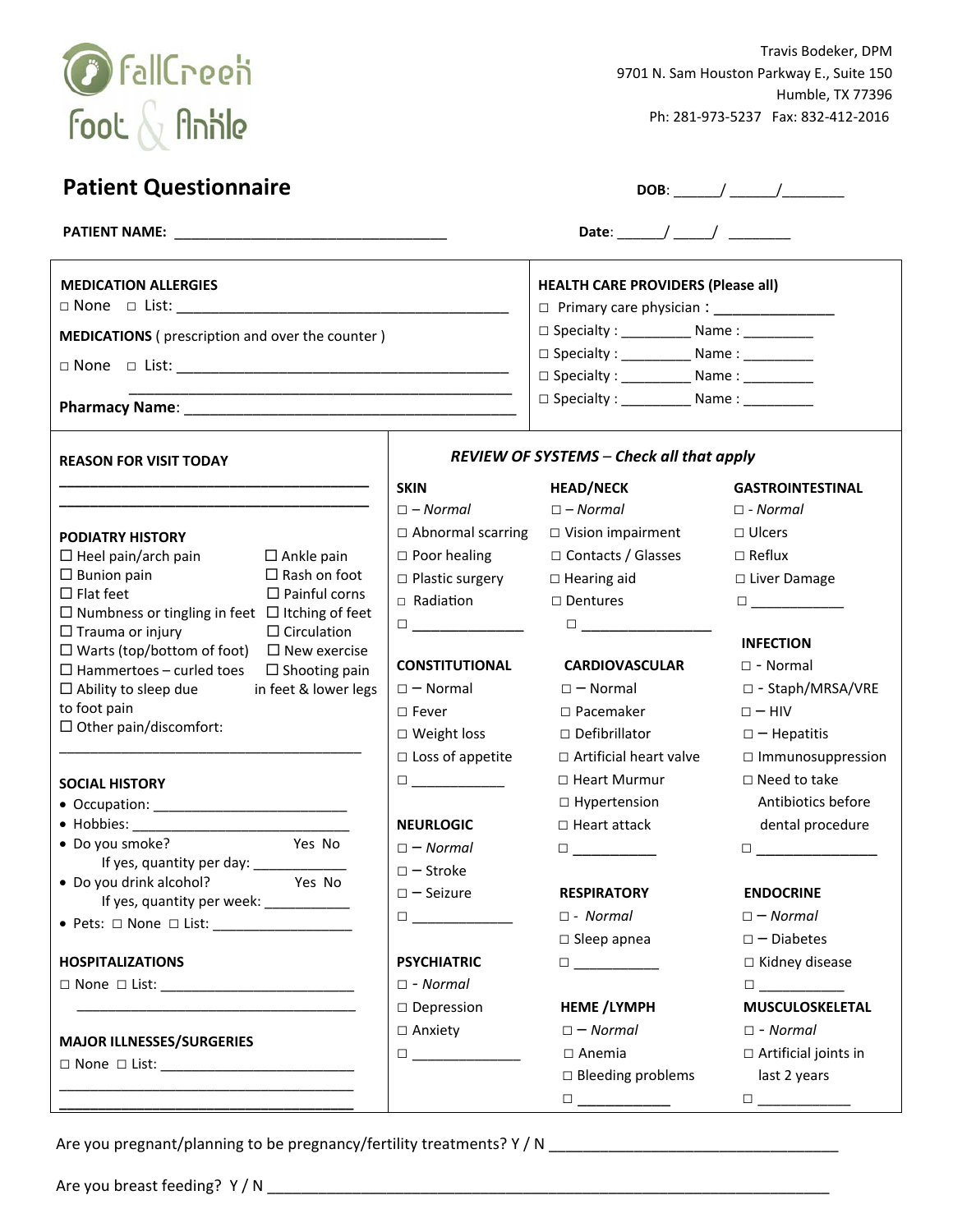## **Health Insurance Portability and Accountability Act (HIPAA)**

A. Inspection and copies of protected health information – you may inspect and / or copy health information that is within the designated record set, which is information that is used to make decisions about your care. Texas law requires that a request for copies be made in writing and we ask that request for inspection of your health information also be made in writing. Please send your request to the person listed at the end of this document. We may ask that a narrative of that information be provided rather than copies. However, if you do not agree to our request, we will provide copies. We can refuse to provide some of the information you ask to inspect or ask to be copied for the following reasons: The information is psychotherapy notes; the information reveals the identity of a person who provided information under a promise of confidentiality; the information is subject to the Clinical Laboratory Improvements Amendments of 1988; the information has been compiled in anticipation of litigation. We can refuse to provide access to or copies of some information for other reasons, provided that we arrange for review of our decision to deny access. Texas law requires us to be ready to provide copies or a narrative report within 15 days of your request. We will inform you when the records are ready or if we believe accessshould be limited. If we deny access, we will inform you in writing. HIPAA permits us to charge a reasonable cost‐based‐fee.

B. Amendments of Medical Information – you may request an amendment of your medical information in the designated recordsset. Any such request must be made in writing to the person listed at the end of this document. We will respond within 60 days of your request. We may refuse to allow an amendment for the following reasons: The information was not created by this practice or physicians in this practice; the information is not part of the designated records set; the information is not available for inspection because of an appropriate denial; the information is accurate and complete. Even if we refuse to allow an amendment, you are permitted to include a patient statement about the information at issue in your medical records. If we refuse to allow an amendment to be made and tell others that we now have the correct information.

C. Accounting of Certain Disclosures – HIPAA privacy regulations permit you to request , and us to provide, and accounting of disclosures that are other than for treatment, payment, health care operations, or made via an authorization signed by our or your representative. Please submit any request for an accounting to the person at the end of this document. You first accounting of disclosures (within a 12‐ month period) will be free. For additional request within that period we are permitted to charge for the cost of providing the list. If there is a charge we will notify you, and you may choose to withdraw or modify your request before any costs are incurred.

D. Appointment Reminders, Treatment Alternatives, and Other Benefits – We may contact you by (telephone, mail or both) to provide appointment reminders, information about treatment alternatives, or other health-related benefits and services that may be of interest to you.

E. Complaints – If you are concerned that your privacy rights have been violated, you may contact the person listed below. You may also send a written complaint to the U.S. Department of Health and Human Services. We will not retaliate against you for filling a complaint with us or the government.

F. Our Promise to you – We are required by law and regulation to protect the privacy of your medical information, to provide you with this notice of your privacy practices with respect to protected health information, and to abide by the terms of notice of privacy practices in effect.

G. Question and Contact Person for Request ‐ If you have any question or want to make a request pursuant to rights described above, please contact: Maybelle Encarnado, Phone # (936) 441‐1230

I acknowledge that I have been given an opportunity to review Fall Creek Foot and Ankle Notice of Privacy Policies and have been **provided a copy if I desire one.**

**\_\_\_\_\_\_\_\_\_\_\_\_\_\_\_\_\_\_\_\_\_\_\_\_\_\_\_\_\_\_\_\_\_\_\_\_\_\_\_\_\_\_\_\_\_ \_\_\_\_\_\_\_\_\_\_\_\_\_\_\_\_\_\_\_\_\_\_\_\_\_\_\_\_\_\_\_\_\_ \_\_\_\_\_\_\_\_\_\_\_\_\_\_\_\_\_\_\_\_\_\_\_\_\_**

\_\_\_\_\_\_\_\_\_\_\_\_\_\_\_\_\_\_\_\_\_\_\_\_\_\_\_\_\_\_\_\_\_\_\_\_\_\_\_\_\_\_\_\_\_\_\_\_\_\_\_\_\_\_\_\_\_\_\_\_\_\_\_\_\_\_\_\_\_\_\_\_\_\_\_\_\_\_\_\_\_\_\_\_\_\_\_\_\_\_\_\_\_\_\_\_\_\_\_\_\_\_\_\_\_\_\_\_

Signature of Patient or Legal Representative **8.1 A. S. A. S. A. A. S. A. S. A. S. A. S. A. S. A. S. A. S. A. S. A. S. A. S. A. S. A. S. A. S. A. S. A. S. A. S. A. S. A. S. A. S. A. S. A. S. A. S. A. S. A. S. A. S. A. S. A** 

*Family members we may discuss your financial or medical information with:* \_\_\_\_\_\_\_\_\_\_\_\_\_\_\_\_\_\_\_\_\_\_\_\_\_\_\_\_\_\_\_\_\_\_\_\_\_\_\_\_\_\_\_\_\_